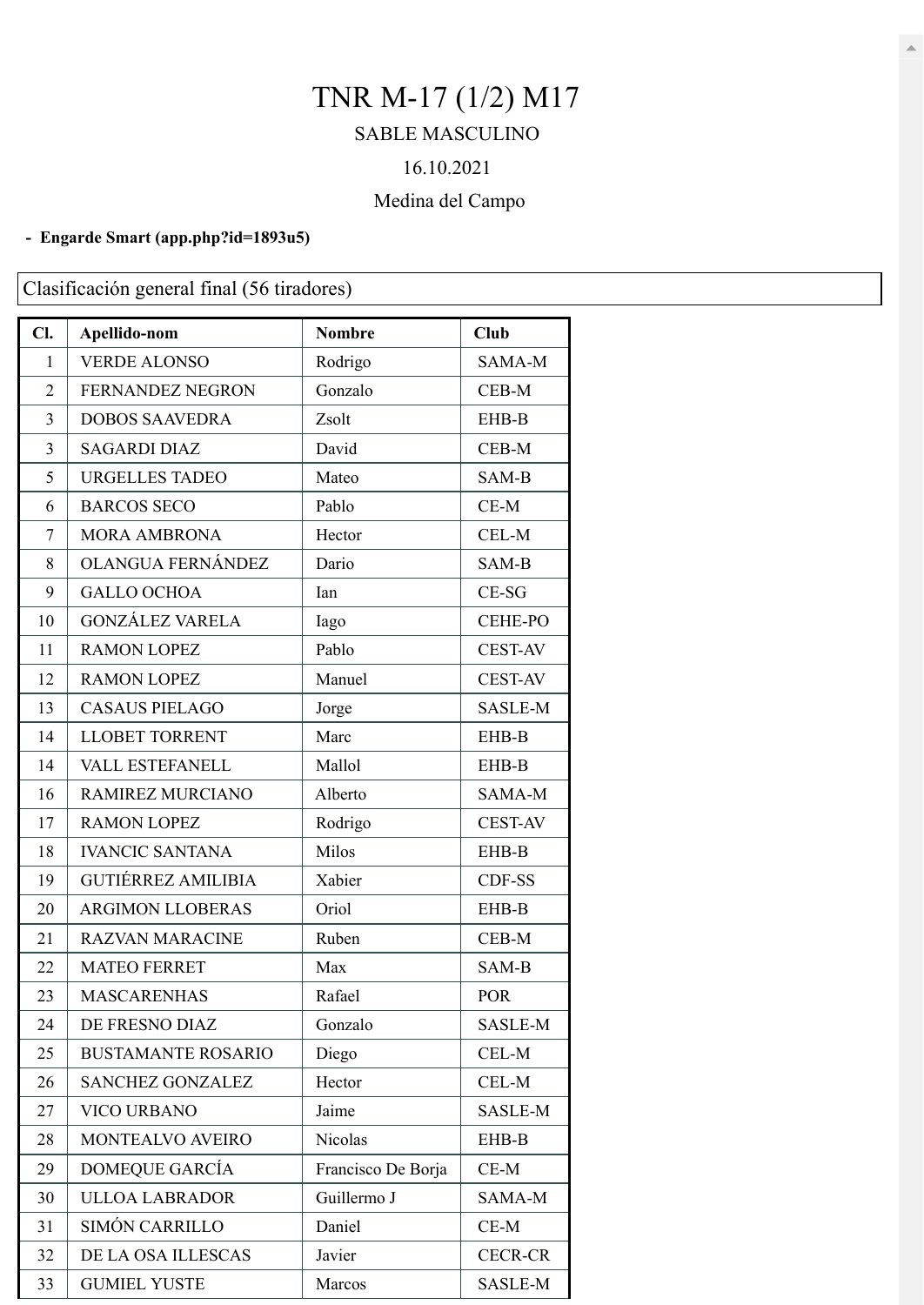| 34 | <b>LUJAN TORRES</b>        | Marco      | SASLE-M        |
|----|----------------------------|------------|----------------|
| 35 | OCAMPO SUÁREZ              | Juan       | <b>CEHE-PO</b> |
| 36 | <b>SOLAUN RODRÍGUEZ</b>    | Haritz     | CDF-SS         |
| 37 | <b>MARTIN AVILA</b>        | Alvaro     | SAMA-M         |
| 38 | <b>GARCIA GARCIA</b>       | Pablo      | SASLE-M        |
| 39 | <b>RUEDA MARTIN</b>        | Jaime      | <b>SASLE-M</b> |
| 40 | <b>JOVE FAMADAS</b>        | Cesc       | EHB-B          |
| 41 | <b>OGANDO BAYR</b>         | Samuel     | <b>CEHE-PO</b> |
| 42 | <b>MARTIN RUIZ</b>         | Daniel     | CEL-M          |
| 43 | <b>MARTÍN CARRAL</b>       | André      | <b>CEHE-PO</b> |
| 44 | <b>VITORIA KOEPP</b>       | Daniel     | SASLE-M        |
| 45 | <b>CELARAIN GARMENDIA</b>  | Adei       | CDF-SS         |
| 46 | <b>CUENCA RODRIGUEZ</b>    | Alex       | SAM-B          |
| 47 | <b>TABERNERO GARCIA</b>    | Alex       | CDF-SS         |
| 48 | <b>MARTÍN MEDINA</b>       | Adrián     | $CE-M$         |
| 49 | <b>MALDONADO IRIGOYEN</b>  | Rodrigo    | $CE-M$         |
| 50 | LÓPEZ MURPHY               | Anthony    | $CE-SG$        |
| 50 | <b>SORIANO VALE</b>        | Martí      | EHB-B          |
| 52 | LÓPEZ DELGADO              | José Pablo | <b>CEST-AV</b> |
| 53 | <b>BORDONAU CONCEPCION</b> | Asier      | CSA-GC         |
| 54 | PIÑEIRO RAMIRO             | Ian        | CDF-SS         |
| 55 | FERNÁNDEZ RODRÍGUEZ        | Daniel     | $CE-M$         |
| 55 | MOLINERO BARTOLOME         | Jorge      | CE-SG          |

Document engarde-service (//engarde-service.com) - 16/10/2021 20:05:23 *This document is automatically refreshed, Usted mismo puede actualizarlo con más frecuencia*

 $\mathbf{F}^{\text{max}}$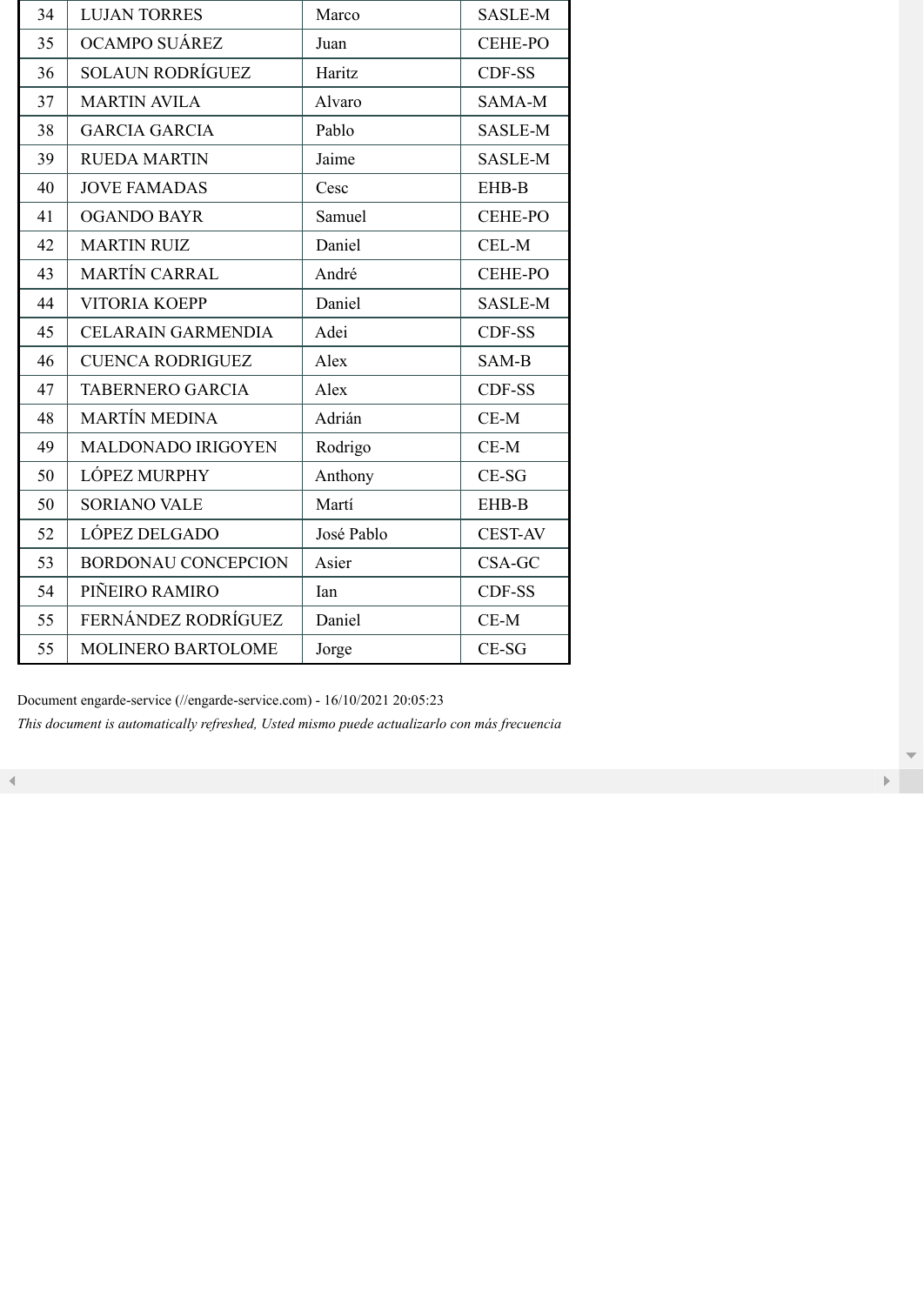# TNR M-17 (1/2) M17

## SABLE FEMENINO

### 16.10.2021

### Medina del Campo

#### **- Engarde Smart (app.php?id=1893u6)**

Clasificación general final (32 tiradoras)

| Cl.            | Apellido-nom               | <b>Nombre</b> | <b>Club</b>    |
|----------------|----------------------------|---------------|----------------|
| 1              | <b>VILLEGAS MONTELONGO</b> | Fabiola       | CEL-M          |
| $\overline{2}$ | DEL PALACIO ARGUELLO       | Lucia         | SAMA-M         |
| 3              | <b>SILVA FERNANDES</b>     | Inés          | <b>CEHE-PO</b> |
| 3              | <b>VALVERDE MATE</b>       | Ines          | <b>CEST-AV</b> |
| 5              | <b>GONZALEZ GIL</b>        | Patricia      | SAMA-M         |
| 6              | <b>DOBOS SAAVEDRA</b>      | Duna          | EHB-B          |
| $\overline{7}$ | <b>FERNANDEZ AVILA</b>     | Mar           | CEL-M          |
| 8              | <b>JIMENO MORA</b>         | Lucia         | CEL-M          |
| 9              | <b>VALVERDE MATE</b>       | Henar         | <b>CEST-AV</b> |
| 10             | <b>GOMEZ VALERA</b>        | Elena         | CEB-M          |
| 11             | <b>GARNELO HERMIDA</b>     | Pilar         | <b>CEHE-PO</b> |
| 12             | <b>ORTIZ HERAS</b>         | Iria          | EHB-B          |
| 13             | <b>BOLOPO GIL</b>          | Margot        | EHB-B          |
| 14             | <b>HINSCH CANO</b>         | Maria Eugenia | CEA-V          |
| 15             | <b>ARGIMON LLOBERAS</b>    | Joana         | EHB-B          |
| 16             | <b>COTS CARARACH</b>       | Alexia        | EHB-B          |
| 17             | <b>BERRIOTXOA PEÑA</b>     | Maria Lucia   | CDF-SS         |
| 18             | RINCÓN ALVAREZ             | Mireia        | <b>CEST-AV</b> |
| 19             | <b>VERDE ALONSO</b>        | Valeria       | SAMA-M         |
| 20             | <b>ROHR LOPEZ</b>          | Petra         | SASLE-M        |
| 21             | <b>MEDINA ALVAREZ</b>      | Iris          | CEB-M          |
| 22             | <b>RUIZ BELATEGI</b>       | June          | CDF-SS         |
| 23             | DEL RÍO MORENO             | María         | $CE-M$         |
| 24             | <b>KEMPFF</b>              | Lucie         | $CE-M$         |
| 25             | <b>BUENADICHA GARCÍA</b>   | Jimena        | <b>CEST-AV</b> |
| 26             | DUEÑAS GARCÍA              | Mirari        | CDF-SS         |
| 27             | <b>VELA DE PANDO</b>       | Marta         | CBC-CA         |
| 28             | <b>CARMONA CASERO</b>      | Gabriela      | $CE-M$         |
| 29             | <b>SOLERA SANCHEZ</b>      | Daniela       | CEB-M          |
| 30             | MATARRANZ GAVILAN          | Noelia        | CEB-M          |
| 31             | <b>SCARLATTI JULIÁN</b>    | Inés          | $CE-M$         |
| 32             | <b>MAYOZ SUAREZ</b>        | Ane           | CDF-SS         |